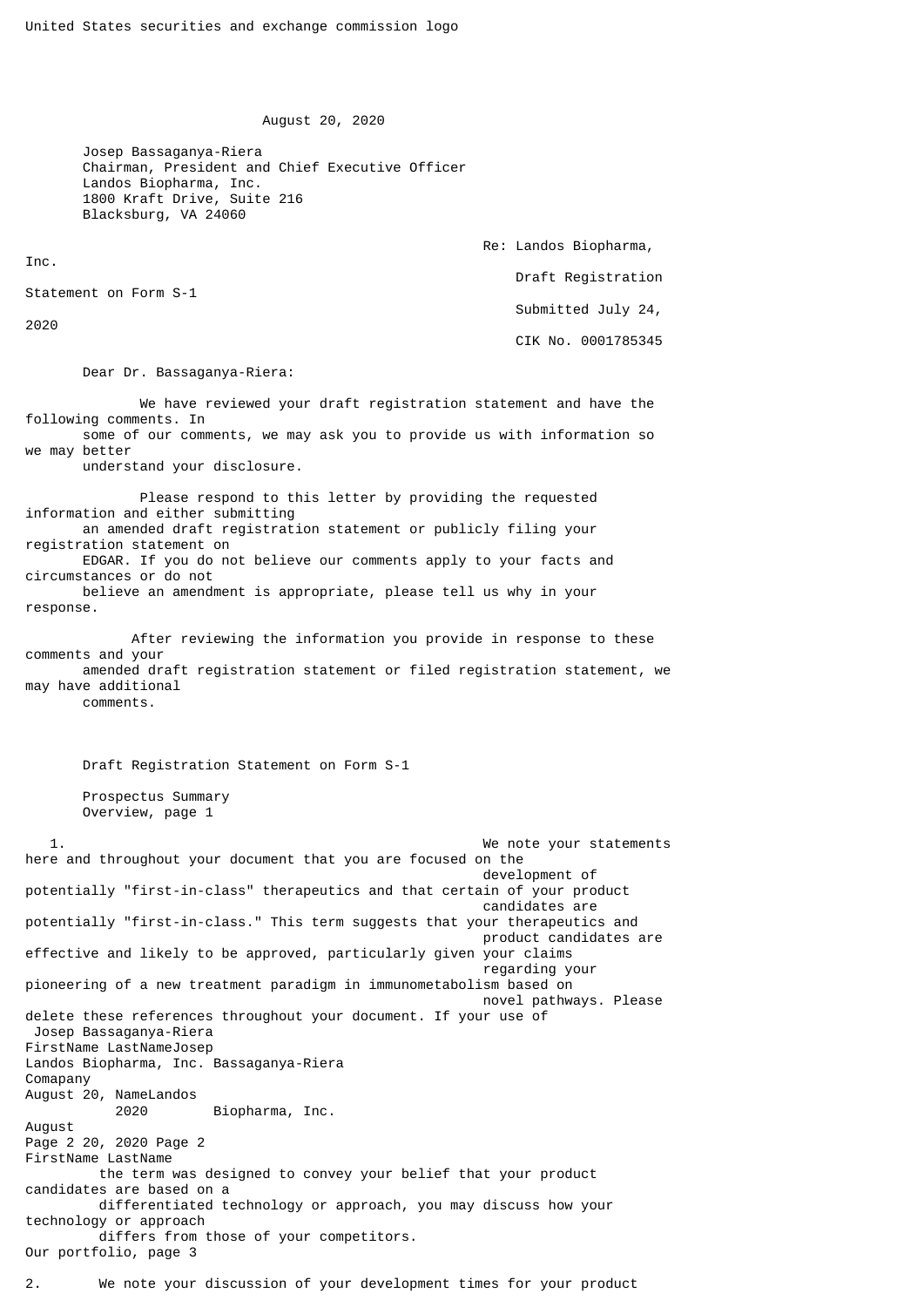candidates. Please balance your disclosure here and on pages 85 and 92 to clarify that the process of clinical development is inherently uncertain and that there can be no guarantee that you will achieve similar development timelines with your future product candidates. 3. Please shorten the orange bars in your pipeline chart here and on page 85 to more accurately indicate the development status of each product candidate displayed in the chart. As an example, we note that your Phase II clinical trial of BT-11 for UC is ongoing, but that the orange bar extends to the end of the Phase II header in the chart and that you expect to initiate your Phase I clinical trial of BT-11 for EoE in the second half of 2021, but that the orange bar extends to the end of the Phase I header. Please also remove the dark blue bars from the chart. You may discuss planned or prepared next steps for your product candidates below the pipeline chart. Our strategy, page 5 4. We note your statement that you are a "leader in the field of immunometabolism." Please explain to us to basis for this claim; we note that your most advanced product candidate is in a Phase 2 clinical trial and that you have not yet obtained a regulatory approval for a product candidate.<br>5. We note your discl We note your disclosure here and throughout the document referencing your plans to "rapidly advance" the development of your product candidates and to "accelerate the development of new therapeutic products". Please revise this disclosure and similar disclosure throughout the prospectus to remove any implication that you will be successful in commercializing your product candidates in a rapid or accelerated manner as such statements are speculative. Our strengths, page 5 6. We note your statements here and on page 88 that you have pioneered "a leading drug development engine." Given the early stage of your product candidates, it appears to be premature for you to claim that you possess a leading drug development engine at this time. Please revise your disclosure to remove this statement. 7. We note your use of the term significant unmet medical need here and elsewhere in the document. Such a term might imply that your products are eligible for fast track designation or priority review granted by the FDA for products that treat certain serious unmet medical needs. Please remove your use of this term throughout or otherwise please explain why you believe use of this term is appropriate. Josep Bassaganya-Riera FirstName LastNameJosep Landos Biopharma, Inc. Bassaganya-Riera Comapany August 20, NameLandos 2020 Biopharma, Inc. August Page 3 20, 2020 Page 3 FirstName LastName Implications of being an emerging growth company, page 7 8. Please supplementally provide us with copies of all written communications, as defined in Rule 405 under the Securities Act, that you, or anyone authorized to do so on your behalf, present to potential investors in reliance on Section 5(d) of the Securities Act, whether or not they retain copies of the communications.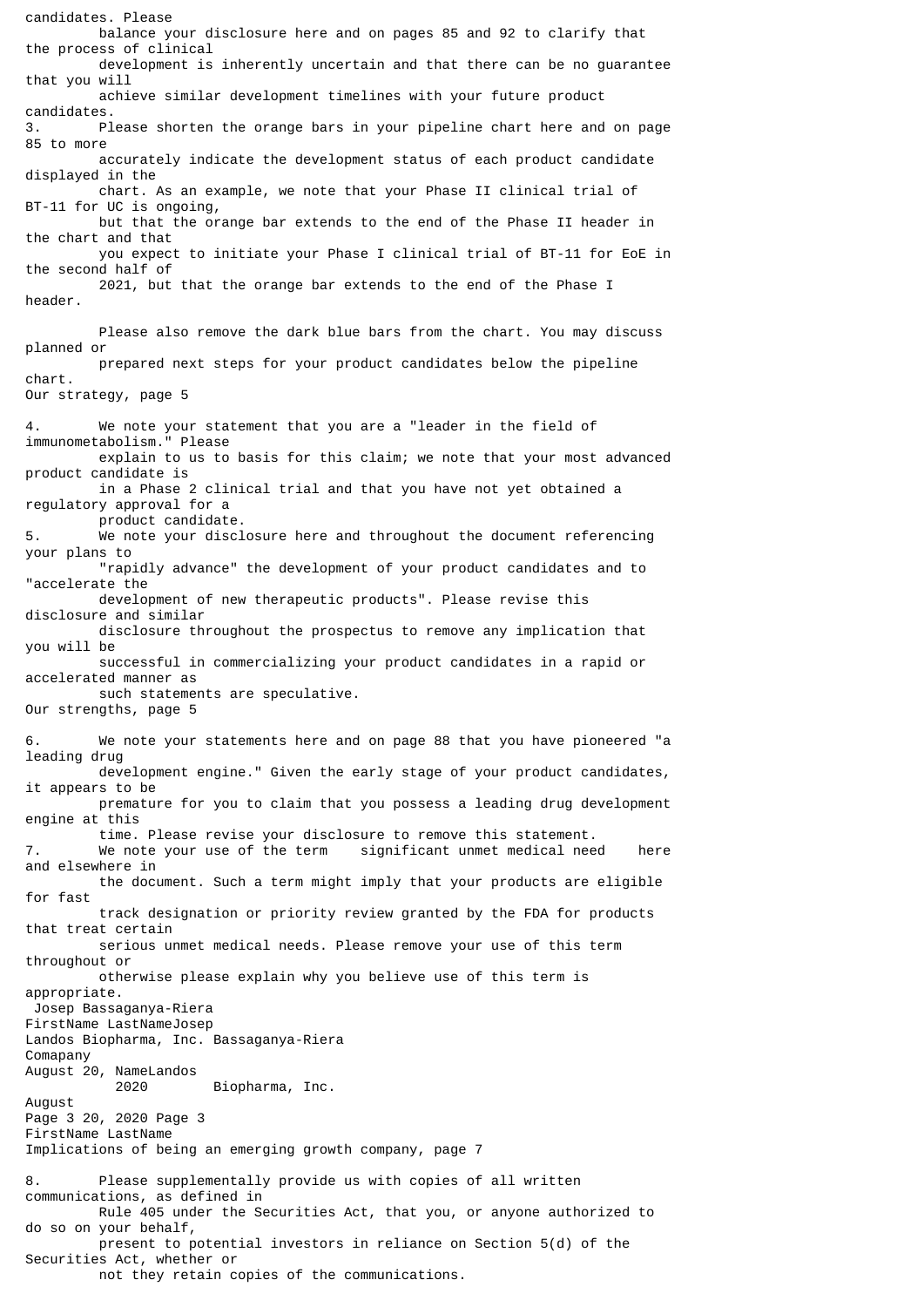We have a limited operating history, have not completed any clinical trials..., page 12 9. We note your statement that you have not yet completed any clinical trials as well as your statement on page 98 that you are currently conducting a Phase 1 clinical trial of BT-11 for mild to moderate UC. We further note your discussion of the Phase 1 clinical trial of BT-11 on page 102, which appears to claim that a Phase 1 clinical trial of BT-11 has been completed. Please update your disclosure to clarify the status of your Phase 1 trial for BT- 11. Critical accounting policies and significant judgments and estimates , page 79 10. We note from pages 164-165 and 176 that no equity awards, including options, were granted during 2019. Please revise to disclose the extent to which any stock-based compensation has been awarded during 2020. Once you have an estimated offering price or range, please explain to us how you determined the fair value of the common stock underlying equity issuances and the reasons for any differences between the valuations of your common stock leading up to the initial public offering and the estimated offering price for any grants made in 2020. This information will help facilitate our review of your accounting for equity issuances including stock compensation. **Business** Autoimmune market opportunity, page 87 11. Please update your disclosure to provide the source for the numbers in the figure underneath Large market opportunities for product candidates<br>| IBD . Please targeting IBD also balance your disclosure regarding the sales of Entyvio, Humira and Stelara to clarify that there is no guarantee that any of your product candidates will be approved by the FDA and that, even if they are approved, there is no guarantee that you will earn revenues comparable to any of these approved products. Our strategy, page 90 12. We note your claim that you have progressed BT-11 from initial discovery to a potential Phase 3 trial in less than three years. Given that you have yet to complete a Phase 2 trial for BT-11, this claim appears to be premature. Please remove or revise this disclosure. Josep Bassaganya-Riera FirstName LastNameJosep Landos Biopharma, Inc. Bassaganya-Riera Comapany August 20, NameLandos 2020 Biopharma, Inc. August Page 4 20, 2020 Page 4 FirstName LastName Foundations of the LANCE platform, page 95 13. We note your statements that your product candidates targeting LANCL2 and NLRX1 have demonstrated the ability to modulate signaling without creating safety concerns and that improved "safety profiles" may enable your product candidates to be developed to move early into the treatment paradigm. Please remove any disclosure here and throughout the document stating or implying that your product candidates are safe as that determination is within the authority of the FDA and comparable regulatory bodies. BT-11, an oral LANCL2 agonist for the treatment of ulcerative colitis and Crohn s disease, page

98

Risk Factors